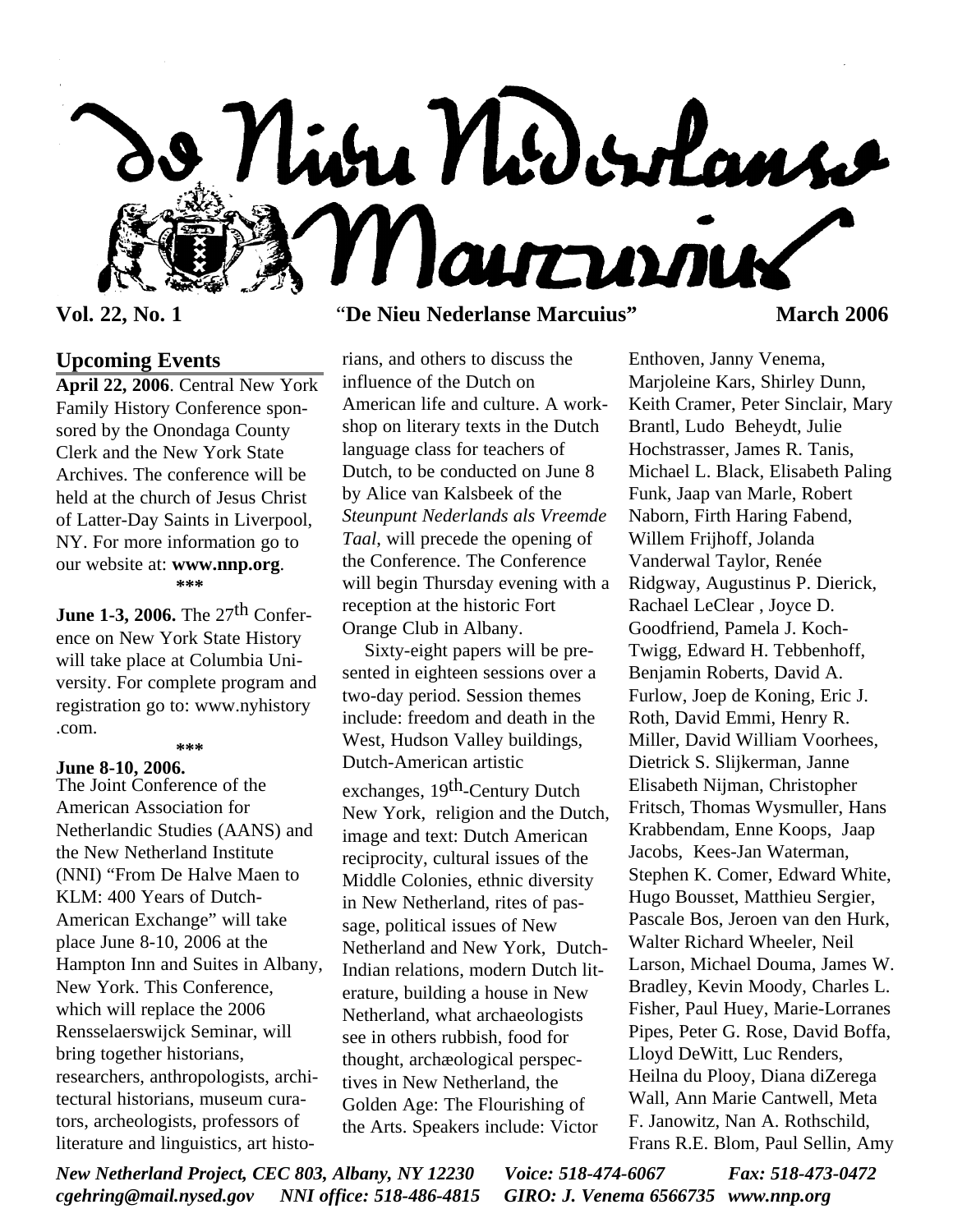## **De Nieu Nederlanse Marcurius 2**

Golahny, Christine Sellin, Margriet Lacy, Natasha Seaman, and Jim Parente. The papers from this Conference will be published by AANS.

The keynote address at Friday evening's dinner will be given by Russell Shorto, author of *The Island at the Center of the World: The Epic Story of Dutch Manhattan and the Forgotten Colony that Shaped America.* Following a Rijsttafel on Saturday evening, David Pinto, Director of the Intercultural Institute (ICI) in the Netherlands, will talk about "the limits of tolerance" and the current immigration policies in the Netherlands. More information about the Conference and making your hotel reservation can be found on our web site. A preliminary program and registration form will be available online later in March and will also be mailed to the Marcurius recipient list and the AANS membership list in April.

## **Publications**

*From Privileges to Rights: Work and Politics in Colonial New York City* by Simon Middleton. "A remarkable book. From *Privileges to Rights* opens up a new vista on the history of colonial New York City by focusing on the experiences of a group that has never been the subject of a major study. In doing so, it calls into question conventional notions of the work lives and political understandings of a broad strand of the urban population and builds a convincing case for locating the emergence of artisanal republicanism several decades before the revolutionary era."—Joyce D.

Goodfriend, University of Denver.  $320$  pages  $\vert 6 \times 9 \vert 14$  illus. Cloth Feb 2006 | ISBN 0-8122-3915-6 | \$45.00 | £29.50 | For additional information go to: www.upenn .edu/pennpress/ book/14242.html. **\*\*\***

Next year will be the 350<sup>th</sup> anniversary of the founding of the patroonship called Swanendael on Delaware Bay. For those who want to know more about the fate of Swanendael, William J. Cohen's book, *Swanendael in New Netherland: The Early History of Delaware's Oldest Settlement at Lewes*, describes in vivid prose how this doomed colony came to be, what happened to it, how it has shaped the history of Delaware, Maryland, and Pennsylvania, and how its legacy continues in present-day Lewes. The book is published by Cedar Tree Books and the Lewes Historical Society, 110 Shipcarpenter Street, Lewes, DE 19958. The cost is \$30.00.

### **Websites**

The 400<sup>th</sup> anniversary of the birth of Rembrandt has given rise to numerous commemorations in various media. One of the most noteworthy is:

**www.rembrandtdvd.com**. In addition to a calendar of events it offers for sale a DVD, which looks into the private life of Rembrandt: his home, his impressionable youth, his school days, his tutors, his studio, his turbulent love-life and his heyday in Amsterdam. The Rembrandt DVD is firmly wrapped with a CD-rom in a luxury DVDbox. Available both in PAL as well as NTSC and in 9 languages. €24.95.

**\*\*\***

The last issue of the Marcurius carried an article describing plans to build a replica of the *Onrust*--the ship built by Adriaen Block's crew in 1614 on Manhattan to replace the *Tijger*. Now you can follow the progress of the re-creation of this important episode in our shipbuilding history by going to: **www .themesh.com/onrust**. You are invited to help build this ship by underwriting the cost of required materials. See Donation Form on page 4.

#### **\*\*\***

In March 1606 the *Duyfken*, a Dutch East India Company (VOC) ship chanced upon unknown land south of Java. Captain Willem Janszoon sent his men ashore to explore the area. On the map that Captain Janszoon presented to his superiors on his return he referred to the newly discovered area as a part of New Guinea. However, it was not an unknown part of New Guinea he had discovered, but the coast of Queensland in Australia. He was therefore the first European, as far as has been recorded, who made contact with this new continent. For activities

commemorating the  $400<sup>th</sup>$  anniversary of this event go to: **www.nederland-australie2006.nl**.

# **News from the NNI**

## **Annual Meeting**.

The memberships' Annual Meeting was held on January 21, 2006, at the Crailo State Historic Site in Rensselaer, NY, an early Van Rensselaer family manor. Site manager Ms. Heidi Hill extended a welcome and an invitation to view the house after the meeting.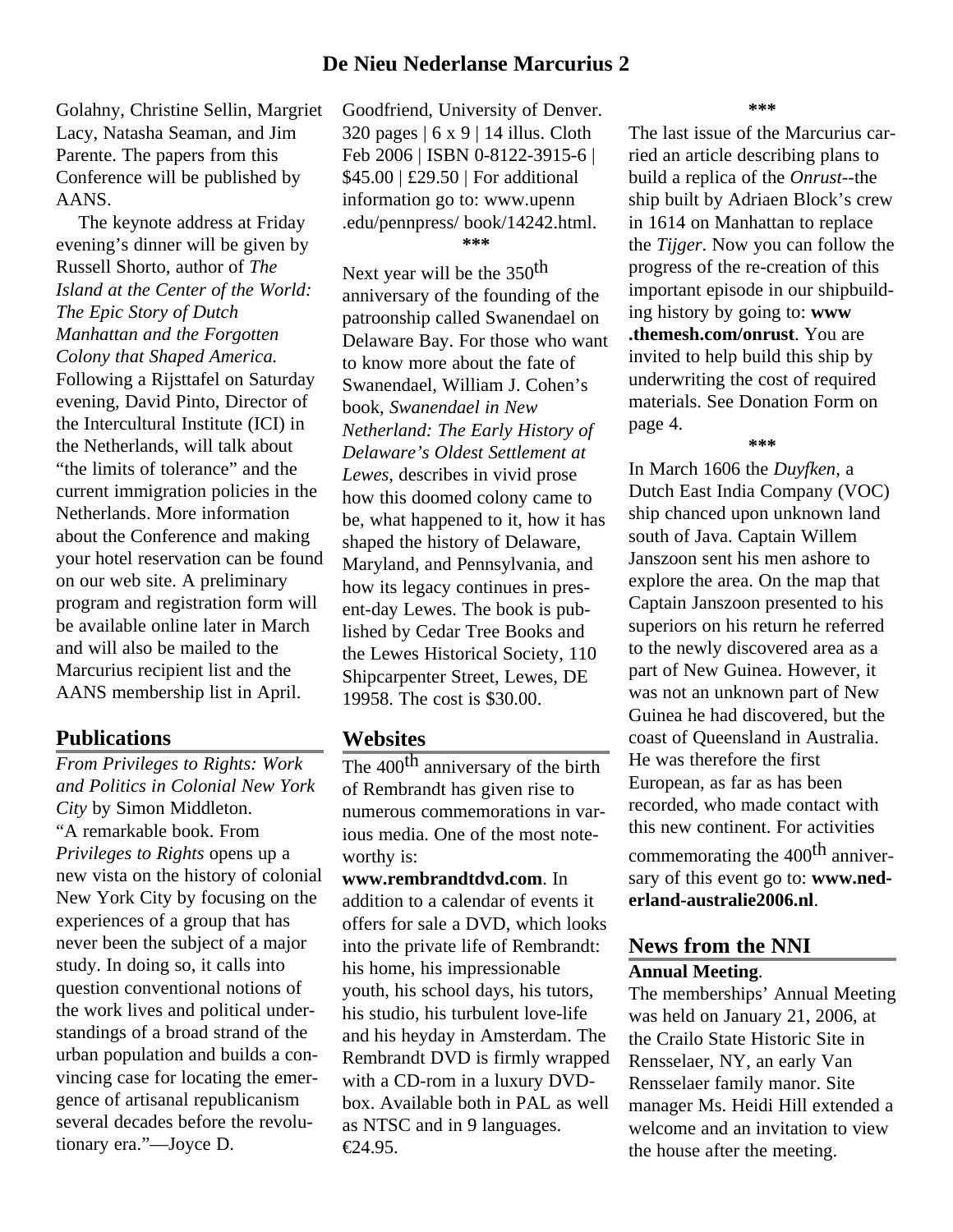Among the approximately 60 members in attendance was Dr. Theodore Wright, Jr., of the Dutch Settlers Society. Descent from at least one settler of the Rensselaerswijck-Schenectady area is required for membership in the organization. Also present were representatives of the Board of the newly formed New Amsterdam History Center, whose mission will be to focus attention on the 1609-1675 colonial period of Manhattan.

The Board of Trustees received word that Mr. Peter Paulson, founder, treasurer, and past president, has left his home for an assisted living facility. In recognition of his long, distinguished service to the organization, the Board of Trustees has unanimously granted Mr. Paulson the status of emeritus trustee. Dr. Charles W. Wendell, incoming president, has written Mr. Paulson informing him of the Board's decision.

The Board learned with sadness of the passing of Mrs. Anna Glenn Vietor, president of the Acorn Foundation and a long-time supporter of the New Netherland Project and other Dutch organizations, among them the Holland Dames.

President John van Schaick, whose second term of office ended on this day, announced that the name change of the organization from Friends of New Netherland to New Netherland Institute became official on December 9, 2005, when the Board of Regents of the State Education Department voted to amend the certificate of incorporation of Friends of New Netherland and to change the name to New Netherland Institute. A By-Laws committee, assisted by

## **De Nieu Nederlanse Marcurius 3**

Robert Van Vranken, Esq., is revising the existing FNN By-Laws. Upon completion and review by the Board of Trustees, they will be sent to the membership for approval.

The New Netherland Institute's 2006 budget is \$89,000, of which \$50,000 is set aside to match the NEH grant to support the NNP. The present grant is in the middle of its 3-year cycle. Part-time office staff is paid out of membership dues.

Board Election: Dr. Theodore Wright, Jr., trustee and chair of the nominating committee, announced that the slate presented to the membership in December 2005 had been elected. The 2006 Board is composed of the following: Dr. Charles W. Wendell, president/ chair; Marilyn Douglas, vice-president/vice-chair; John van Schaick, treasurer; Dr. Elisabeth P. Funk, corporate secretary; and trustees Anneke Bull, Hubert J. W. De Leeuw; Dr. Arthur Fontijn; Jippe Hiemstra; William T. (Chip) Reynolds; Fred M. Tibbitts, Jr.; Greta H. Wagle; and Dr. Theodore P. Wright, Jr. Serving *ex officio* are Dr. Charles T. Gehring, director of the NNP; Robert Van Vranken, Esq,.and Loretta Ebert and Mary Redmond of the New York State Library. The outgoing president welcomed Dr. Charles W. Wendell, who said he looked forward to a continuation of achievement and further broadening of the New Netherland Institute's outreach. He asked the gathering to recognize president Van Schaick's major contributions, at which the audience rose in applause.

The first Quinn Foundation professorship, funded with matching

grants from the hosting academic institutions, will begin in the fall of 2006 with Dr. Jaap Jacobs teaching a semester at Cornell University and in the spring of 2007 at the University of Pennsylvania.

Speakers: Dr. Janny Venema and Jeroen van den Hurk, M.A., the 2005 Quinn fellow, spoke about their work activities. Dr. Venema is transcribing and translating for the NNP, while developing contacts in the Netherlands with specialists in archaic terms of material culture and professional jargon. She is conducting research at the municipal archives of Amsterdam and at its Maritime Museum, as well as into the prehistory of Beverwijck (1609-1652) and the New Netherland settlers from the Amersfoort region of Gelderland. She has been invited to contribute several articles and submit a book-length manuscript. Mr. Van den Hurk, who expects to receive his Ph.D. from the University of Delaware this spring, discussed similarities and differences between Dutch-European and Dutch-American structures, and emphasized the importance to his research of the 17th-century New Netherland Manuscripts, which contain detailed specifications of construction contracts of the period. His talk will be published on the Website at www.nnp.org and www.newnetherlandinstitute.org. **Events:**

The joint conference of the New Netherland Institute and the American Association for Netherlandic Studies will be held on June 8-10, 2006, in Albany, NY. Seventy proposals have been received and are presently under